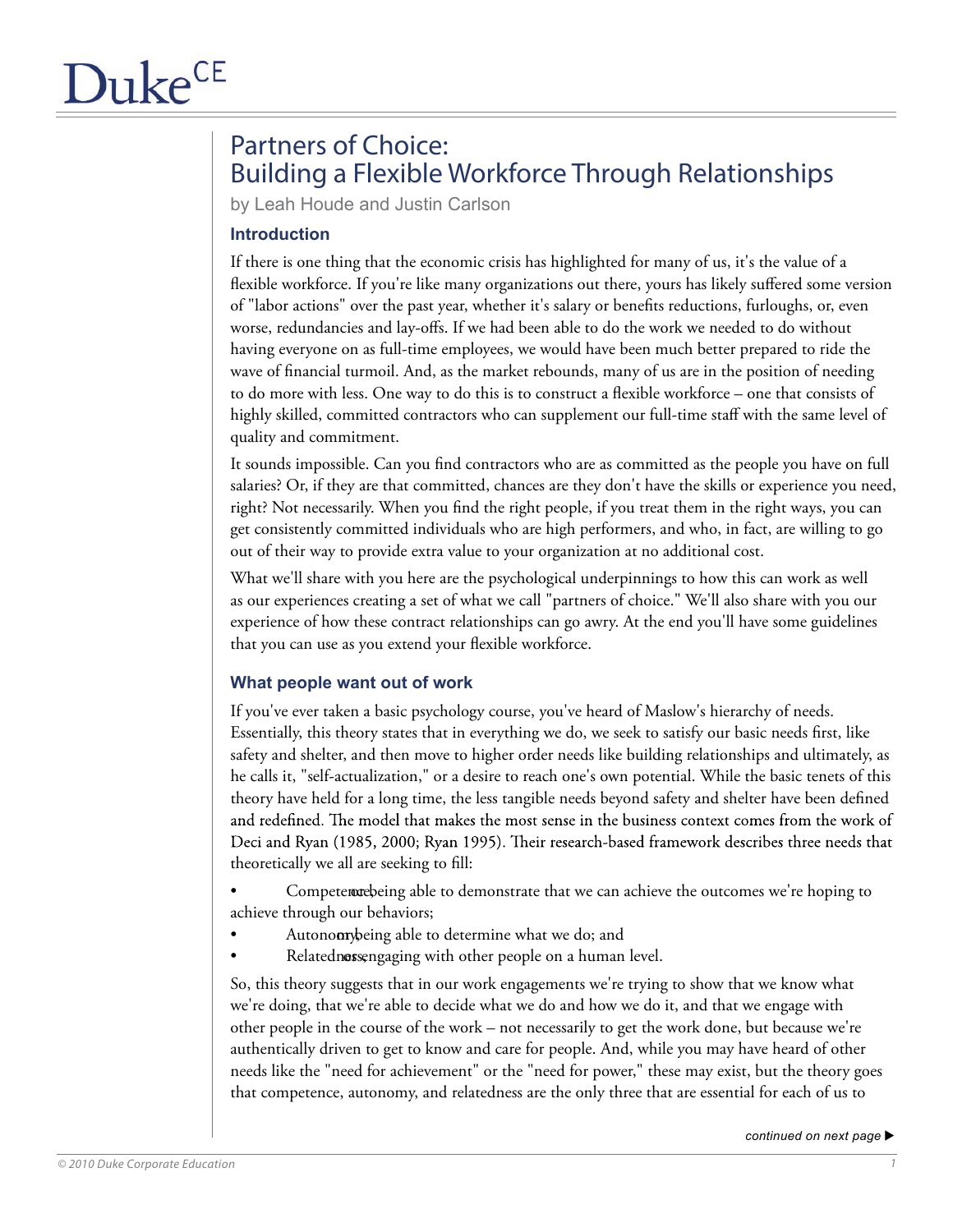grow and develop. If we are able to feel satisfied with respect to these three things, we'll be not only happier but also more willing to show commitment to the organization and do things outside of what's expected in role.

#### **How different employment relationships support us getting what we want**

When most people think about being "employed," they think about a traditional, full-time job. One where you're on salary and you have a boss who to some extent tells you what to do and how to do it. Research (Williamson 1975, 1985) suggests that when work is repetitive, complex, and requires investment, like lots of time- or company- or task-specific information, then it makes sense to have this work done by employees. In this way, contracts don't need to be written to deal with every contingency, and bosses can keep an eye on their workers who are, according to this theory, always in pursuit of their own self-interest. But not all work is like that. Being employed can also mean engaging people at the opposite end of the spectrum, like painters or plumbers, who have skills and typically do one-off projects on a contract basis for multiple employers. However, there is another alternative that is taking a more prominent place in the labor market.

Take the case of your mechanic. Most of us have a relationship with one or two mechanics who we trust to take care of our cars and charge a reasonable amount. While there are countless mechanics we could choose from, we go to these same few over and over again because we know how they work, and we presume that they have an understanding of the history of our cars and driving behavior such that we suspect they will be able to diagnose and solve our problems more accurately. This kind of relationship has also been prevalent in the traditional professions. Think about your relationship with your doctor, accountant, or lawyer – not only do we prefer to continue with the same one over time, but also we trust them to give us the advice that's best for us, even if we don't want to hear it! Beyond trade services and traditional professions, though, this type of repeat working relationship is becoming more visible in other areas of the economy, particularly in knowledge-intensive fields. Companies are looking for unique ways to ensure that the work necessary for their survival is completed while maintaining a cost structure that doesn't weigh them down. At the same time, whereas employees once welcomed the security of a long-term employment relationship, they are now demanding more flexibility that would come with a less permanent position. And, interestingly, it is this longer term, repeat contracting kind of relationship that we call a "partner of choice," like the one many of us have with our mechanic, that is best suited to meet those basic needs of competence, autonomy and relatedness.

#### **Lessons from Sociology**

So, we've given you a quick lesson in psychology – let's move on to sociology. In studies of cultures around the world, sociologists (e.g., Fiske, 1992) have discovered that there are four universal kinds of relationships, no matter where you are or how advanced the culture.

A market pricing relationship is one of simple buyer and seller. We need to acquire something, and so we've figured out a way to price the good or service and pay for it using a standardized means – money in modern societies. Translated into employment relationships, this is like the plumber or painter we described earlier.

An equality matching relationship is one of tit-for-tat or reciprocity. Think of your siblings where growing up you took turns for who got to watch his or her favorite TV show each night or friends who trade inviting one another over for dinner. In this latter example, imagine if after dinner your friend asked you how much that would cost – awkward.

 $continued$  on next page  $\blacktriangleright$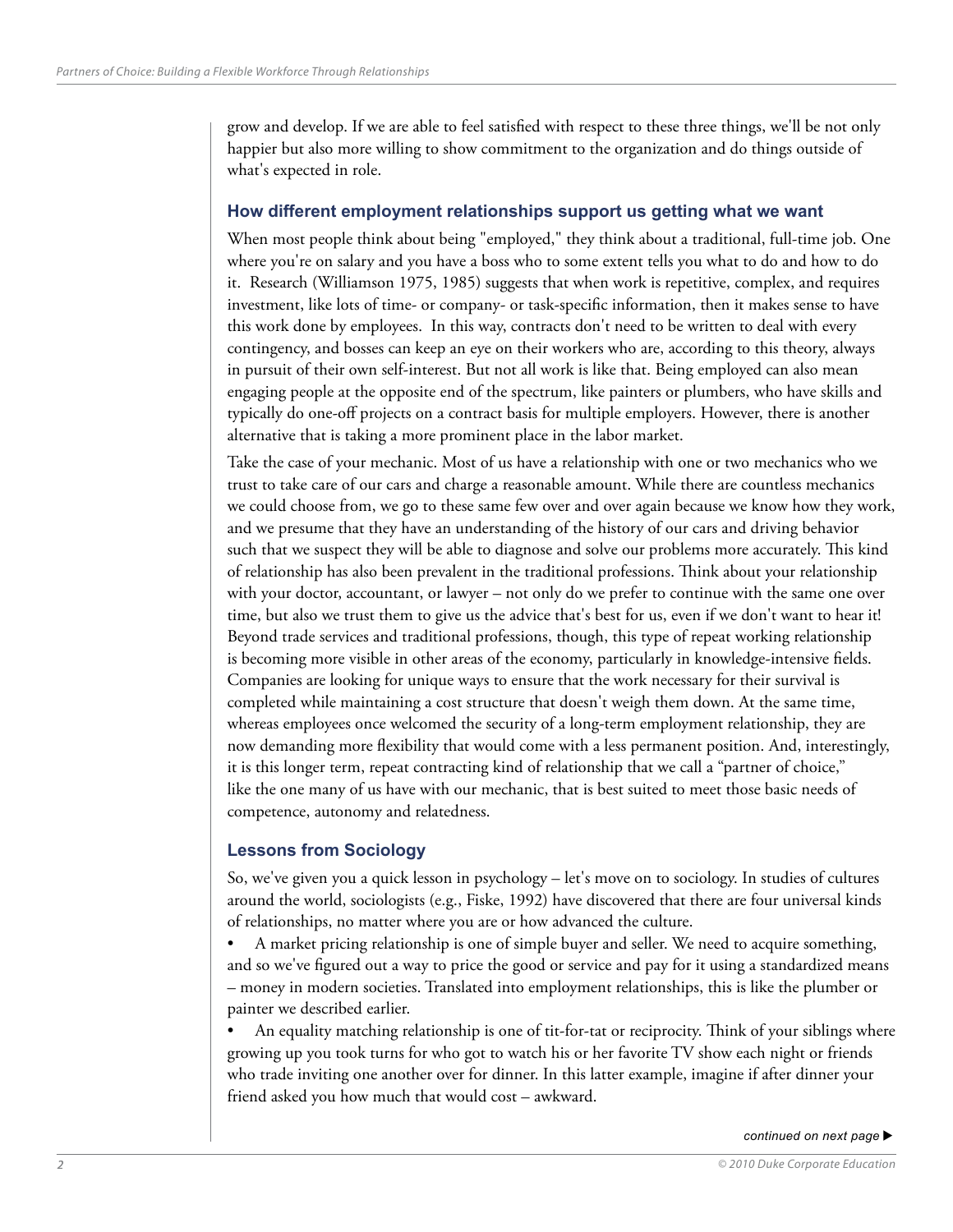In the third relationship, authority ranking, superiors in the relationship make the rules and take what they want and receive respect from their subordinates. In turn, those superiors have the responsibility to provide for subordinates when in need and to protect them from harm. Think of a father and child or in the workplace a typical hierarchical boss-subordinate relationship.

Finally, communal sharing defines the kind of relationship many of us have with our spouses and families. People give freely of resources and time and take what they need when they need it.

As the examples within each description suggest, most of our relationships are dominated by one of these fundamental four types. You may be thinking, "But my husband and I take turns picking up our son from soccer practice, and when one cooks the other one does the dishes – that sounds like equality matching, not communal sharing," and you're right. Most of our deepest, closest relationships exhibit all of these in some contexts, but if you look at the relationship on the whole, it's dominated by one form. And, when things get rocky, it's by going back to that fundamental form that can get us out of trouble by helping us remember, at its core, how this relationship is supposed to work.

Unfortunately, the partner of choice relationship doesn't have one of these four basic kinds of relationship at its core – it is a true hybrid. And, because we are not trained in relating to one another in this way, our tendency will be to default to treating the person we've hired either as a one-time contractor, which will threaten their ability to satisfy their relatedness need with us, or as a subordinate, which will threaten satisfying their autonomy and possibly even competence needs. It is in these kinds of relationships that we need to be most vigilant and attentive to treating our partners as just that. If we aren't, that is when work suffers and threatens the quality of our business. But if we are, the results will be individuals committed to our organization, without full time contracts and the associated burden, who are happy with the work and with us and therefore willing to go the extra mile.

### **An Example from Duke CE: Our Global Learning Resource Network**

When we launched Duke CE a decade ago, we realized that we would need to construct a workforce model that defied some industry norms. While we knew and trusted many of our existing Duke faculty, we also couldn't rely on that resource alone to meet our clients' custom education needs. We simply needed more educators across more topic areas and geographies than Duke could offer. So, we had the idea to build a large network of educators (i.e. "partners of choice") who could help us scale our business as needed, yet still provide them the autonomy and connectedness they strongly desired. Today, we have several thousand active educators in our network, and we have included several hundred in client programs over the past few years. Of these, we have a much smaller set (fewer than 100) whom we consider our partners of choice.

The network has grown to include traditional faculty and non-traditional teachers residing in more than 25 countries worldwide. It includes university professors, personal coaches, assessment experts, diverse facilitators, industry specialists, retired executives and many other educators committed to world class custom learning. In addition, we have established deep relationships within academic, practitioner and professional communities, accelerating the identification of new resources, should a client require a more specialized solution.

#### **Successes**

One particular success story involved an educator named Bruce McBratney whom we met through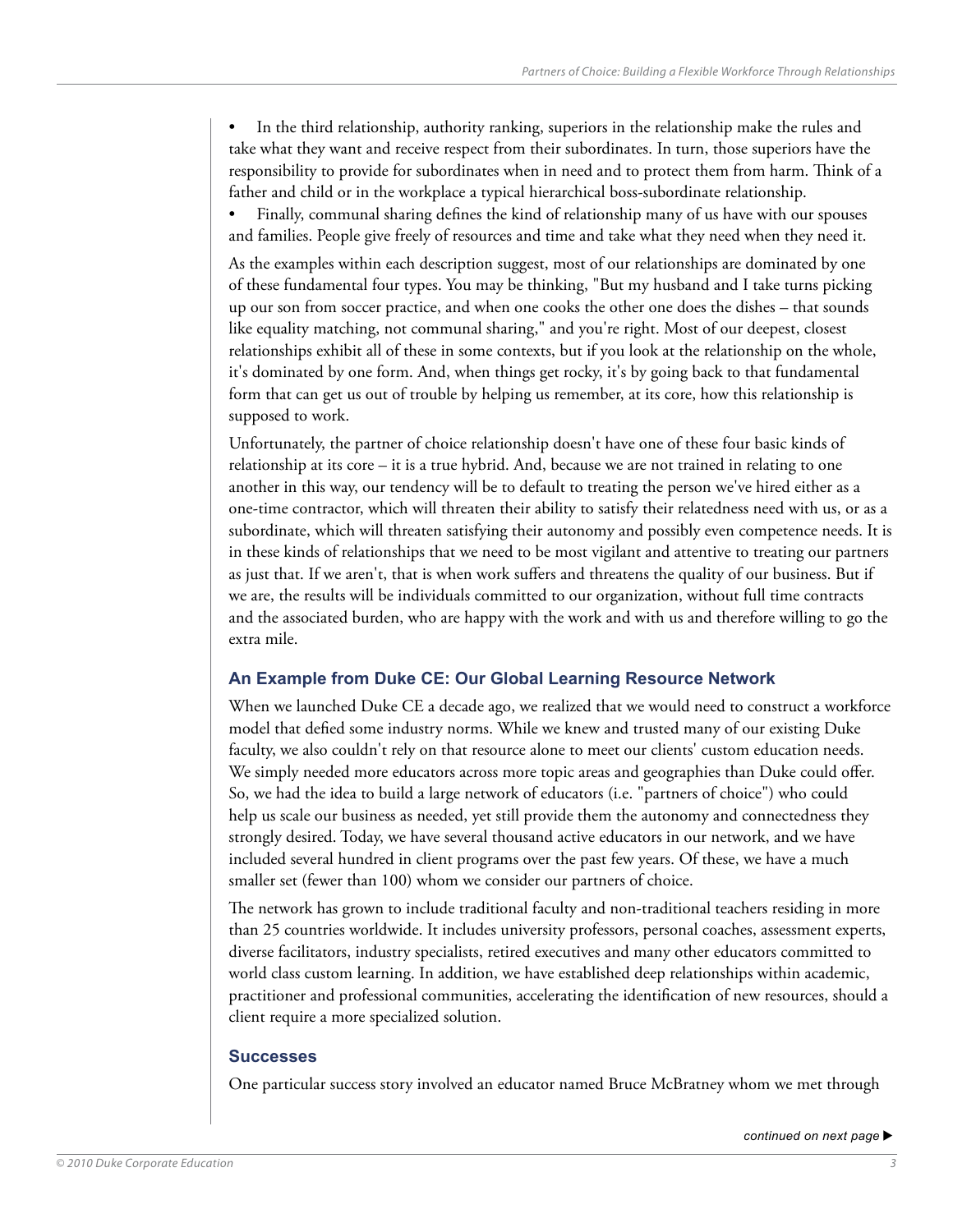a referral from one of our friends in the network. McBratney had his own consulting practice and had also held several mid-level leadership positions in various companies. As such, he had a wide range of experience and content knowledge, but nothing that would really differentiate him from other business generalists that we knew. However, as we conducted our due diligence, we began to notice some distinctive character traits that intrigued us: a voracious appetite for learning, unwavering attention to detail, a staunch commitment to collaboration. In turn, he was attracted to our willingness to treat him like a respected Duke CE team member, as well as connect him with interesting clients and energized peers. We quickly involved him in one of our most important projects, and he won over our client immediately. Since then, he has partnered with us on more than 20 projects, playing numerous roles from design expert to program orchestrator to client relationship manager.

"When I am working on Duke CE projects, I am made to feel included and connected, in subtle ways that make a difference to me," says McBratney. "If I'm on-site in a Duke CE office and an alloffice meeting or celebration is going on, I am invited to attend. The Duke CE people I work with extend their trust, sharing the latest news about Duke CE's business situation and future direction. And they encourage me to develop strong relationships with their clients. Other contracting partners are often much more secretive about these things, and more jealously guard the client relationships."

Some Duke CE projects are large enough that multiple educators are brought together to develop and deliver programs. These offer further opportunities to satisfy "relatedness" needs. "As an independent consultant, one of the facets of my Duke CE relationship that has been great is the chance to extend my network of colleagues, not just the Duke CE folks, but all of the educators who I have been partnered with on client engagements," observes McBratney. "It is an incredibly interesting and committed group of folks. It has been a source of both learning and friendships for me."

Another benefit is that our educators are often willing to volunteer their time in ways that help the firm and cement client loyalty as well. "When Duke CE has extended this kind of trust, and provided multiple opportunities to deliver value for a client, I am usually glad to have 'off-the-clock' follow-up calls with that client and the Duke CE team about things that may be, in a strict sense, out-of-scope from my contract for that client work," says McBratney. "A couple of times a year I'll travel to be in person to help sell new Duke CE business, in which I will likely have a role, but have been given no guarantees."

Another successful example emerged through a referral from a well-known business school professor, who pointed us towards an up-and-coming colleague of his. This new finance educator carried impressive academic credentials, and had garnered several teaching awards for his MBA course work, but lacked significant experience dealing with executives. However, he was eager to learn, and possessed an insatiable desire to improve his teaching skill. As we teamed up on the first large client project, we worked closely with him to develop new techniques and methods for teaching executives. We connected him to other successful educators so he could ask for advice and explore best practices. We also gave him latitude to incorporate his extensive knowledge of finance into the program design, providing autonomy to create exercises and content based on what we were learning about the client. The results were astonishing, and he has since become one of the top-scoring educators in our entire network, teaching in more than a dozen client engagements over the past few years. Again, he is a great example of someone who carries the Duke CE name with pride and passion, yet doesn't sit within our four walls.

However, this type of professional relationship is not for everyone. There are times where each party